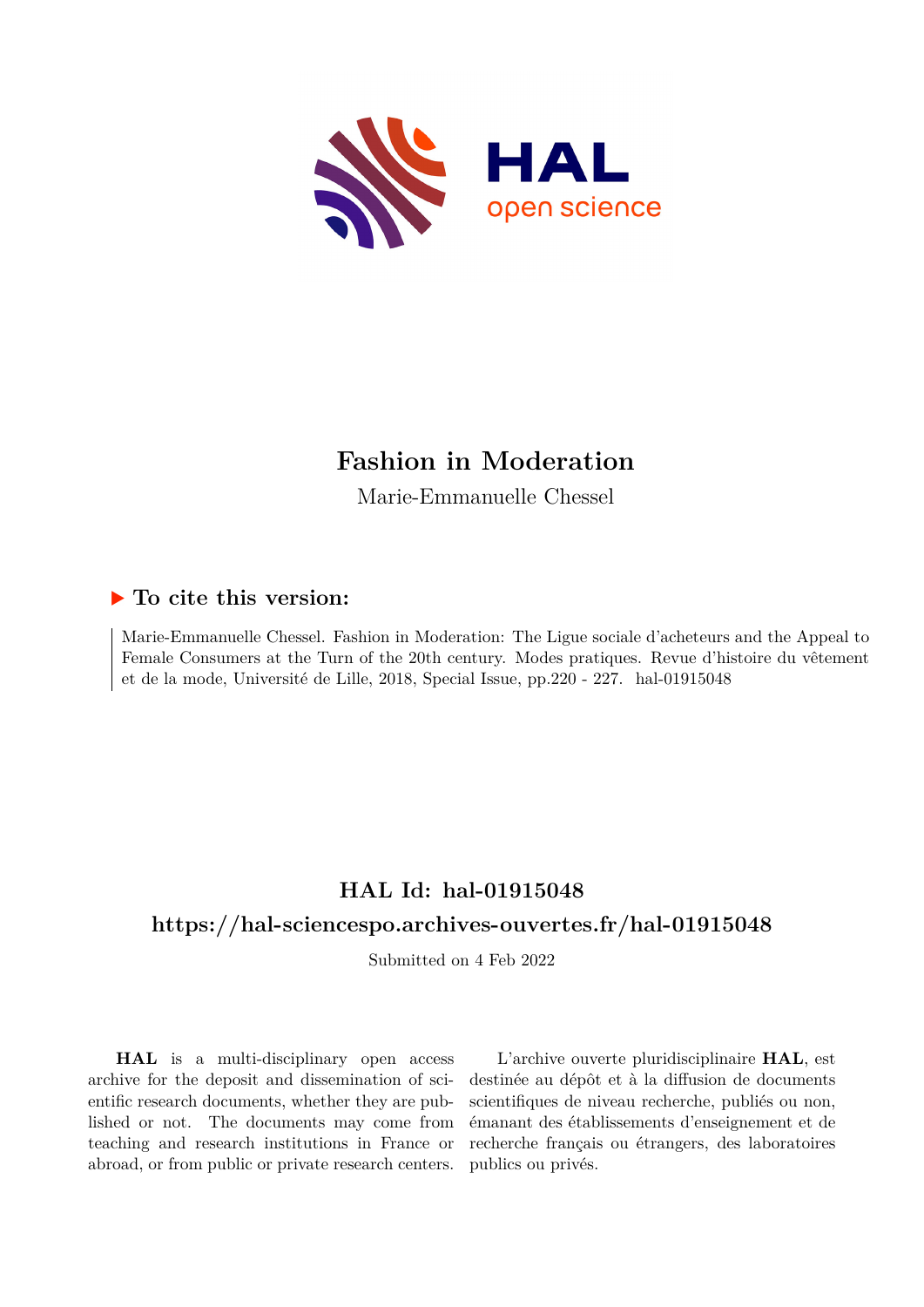# **Fashion in Moderation**

**The** *Ligue sociale d'acheteurs* **and the appeal to female consumers at the turn of the twentieth century**

### **Marie-Emmanuelle Chessel (CSO)**

## **Version auteur acceptée:** *Modes Pratiques. Revue d'histoire du vêtement et de la mode***, Special Issue, 2018, p. 220-227.**

#### **Translated from French by Liz Carey-Libbrecht**

When the descendants of the geographer Jean Brunhes decided to deposit his private papers at the French National Archives, in the early 2000s, they had one condition: that the documents regarding the associative action of this social Catholic also be conserved. This was how the archives of the *Ligue sociale d'acheteurs* [LSA - social consumers' league], which he founded in 1902 and hosted along with his wife Henriette, *née* Hoskier, up until the death of the latter in 1914, were conserved<sup>1</sup>. Historians interested in these pioneering militants of consumerism have since had access to them. These records contain a large amount of correspondence and publications, as well as the productions of this League, including the calendar reproduced on the following page.

The calendar provides us with information on this association, its discourses, and the types of action that it invented at the beginning of the twentieth century. At the time, political action through consumption was not a novelty: it had previously been used in other countries to fight against slavery or to affirm American independence against the British colonizers<sup>2</sup>. Consumption was a topic of interest in socialist circles, as demonstrated by the cooperative movement headed by Charles Gide as well as the British activists who defended their empire. The case of the *Ligue sociale d'acheteurs* is interesting in that it constitutes a specific example of the appropriation and transformation of an example originating elsewhere. This calendar provided the Catholic men and women using it with an original tool for action within the public sphere.

#### **Political action through consumption**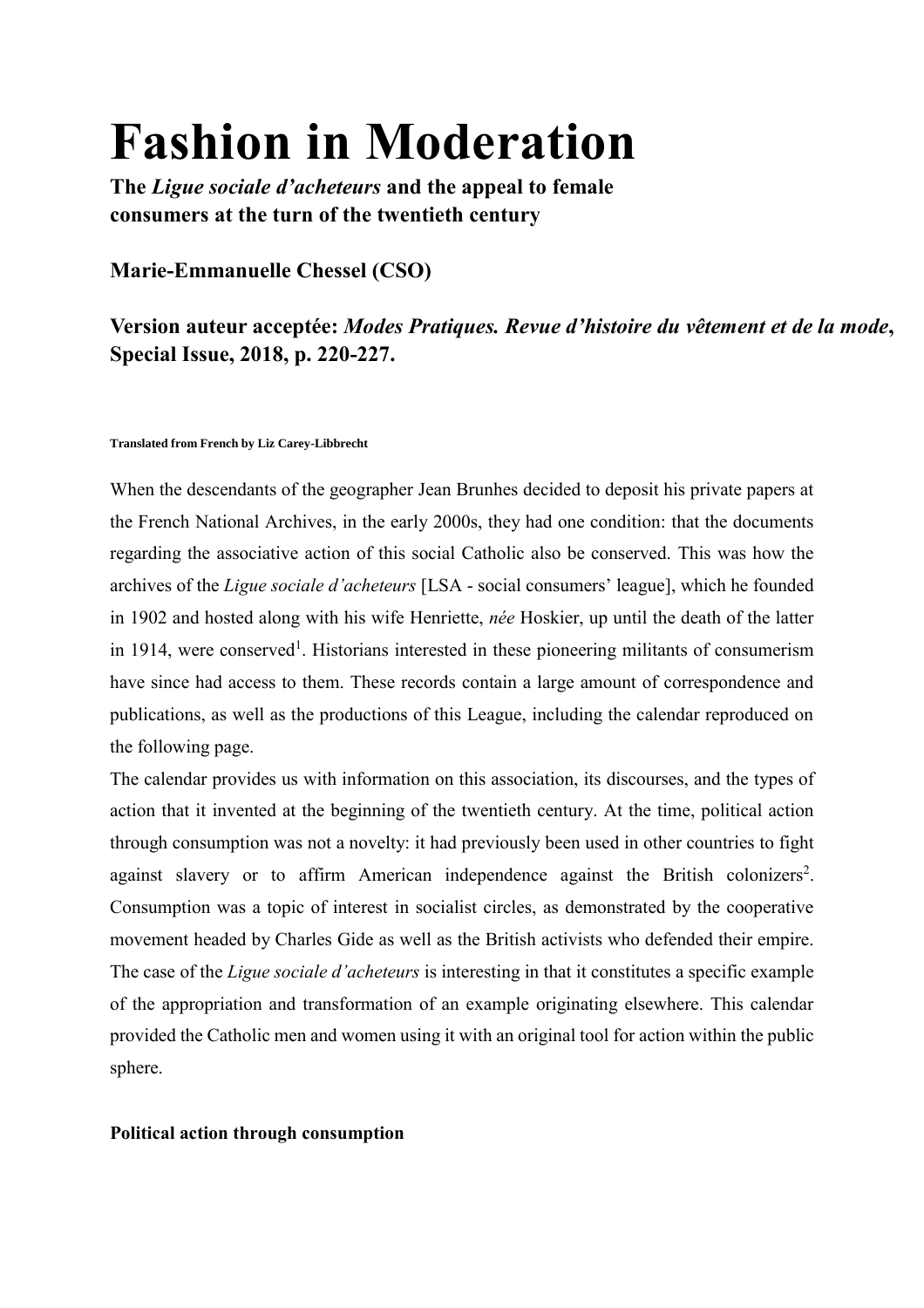This pamphlet primarily informs us about the *Ligue sociale d'acheteurs*, a non-profit association in terms of the Law of 1901, created in 1902 by a small group of men and women who presented themselves as social Catholics<sup>4</sup>. The group was led by a couple: the geographer Jean Brunhes (1869-1930) and his wife Henriette Hoskier-Brunhes (1872-1914), better known as Henriette Jean Brunhes. Inspired by the American example, where consumers' leagues had existed since 1890, these militant Catholics came to see consumption as a way to carry out social or even political action without saying  $so<sup>5</sup>$ . This was even truer for women, who did not yet have the right to vote. Consumption was moreover also a field for substitution actions for Catholic intellectuals, the majority of whom were supporters of the Third Republic. They saw social action in association with other members of the "*nébuleuse réformatrice*" or loose conglomeration of reformists as a way to "find their place" within the Third Republic despite the prevalent mistrust of Catholics<sup>6</sup>.

Members of the *Ligue sociale d'acheteurs* participated in several large reform campaigns which laid the groundwork for labour laws in France: the defence of weekly rest time, the fight against the "sweating system", in particular for women working from home, the regulation of nighttime work for bakers, etc. From 1890-1910, the majority of laws – e.g. the Law of 1906 on weekly rest – were enacted following a long period of gestation but were poorly or rarely applied. In this context, the activism of militants, whether they were socialists, radicals, or social Catholics, played a crucial part in the genesis of labour rights.

The calendar sheds light on the philosophy of the *Ligue sociale d'acheteurs*: to encourage consumers to take the working conditions of labourers or employees into account in their purchases. Hence, long before the invention of "fair trade", militants were invited to base their purchases on the rhythm of the work: not ordering during "high-volume periods" when the demand was high, and instead offering work to employees during the "off-season".

For example, the calendar makes note of the seasonal nature of the work of professions related to the fashion and clothing industry (tailors, seamstresses, milliners, or hatters): they had a heavy workload during the months from March to June and then from September to December. The "high-volume" or overworked periods were April-May-June and October-November-December. During these months, consumers were advised to limit the work that they gave to these different professions by not ordering hats during Easter week or by waiting before requesting large jobs in November or December – or be responsible for "deathly nightshifts" ["*veillée homicide*"], the night-time shift for seamstresses. Inversely, during the months when these professions were "out of work" (in January-February and in July-August-September),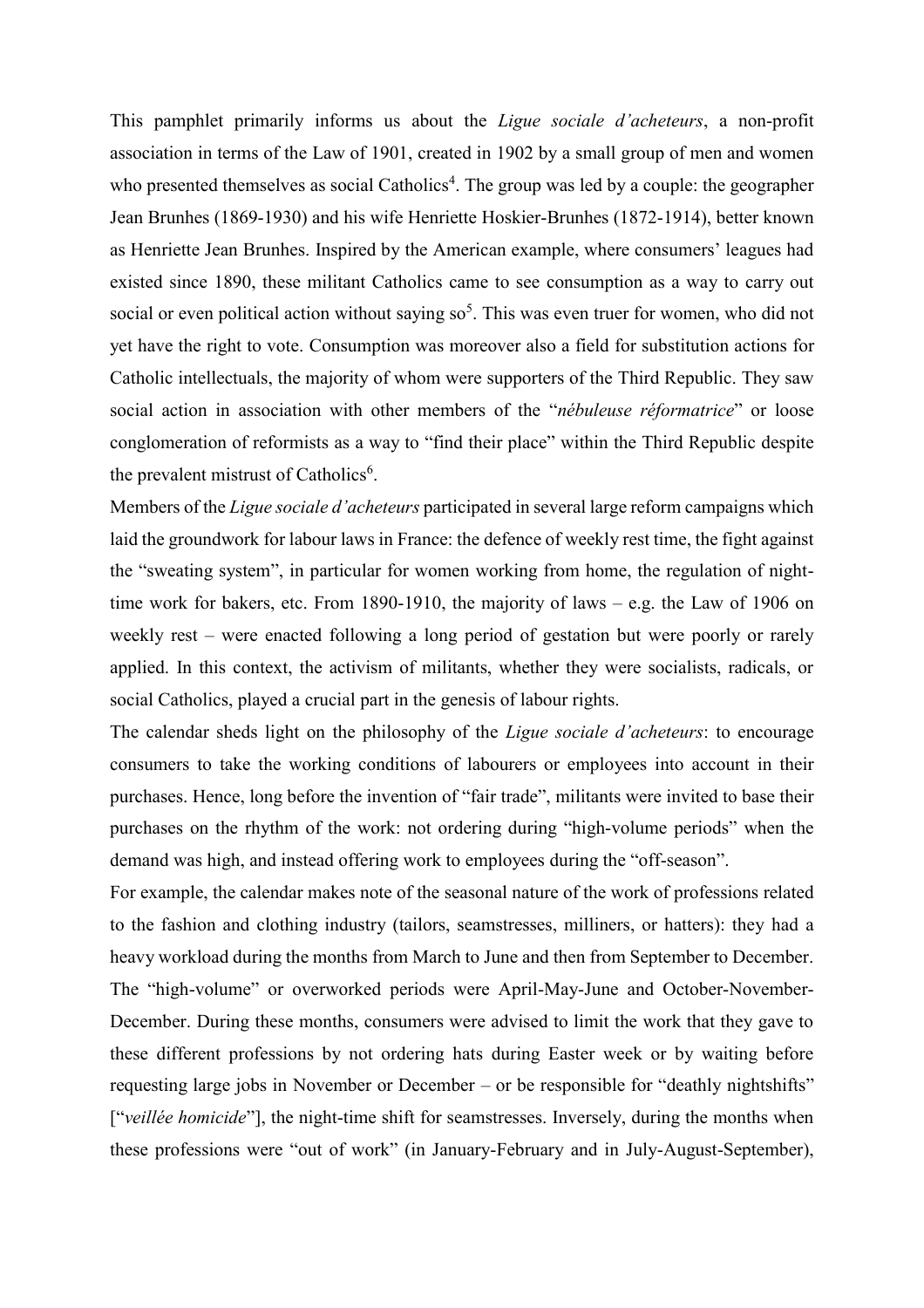women were invited to give hatters felt hats to clean and seamstresses repairs to do, or to order new garments.

The business calendar is equally apparent. For example, members were advised to do their Christmas shopping at the beginning of December to avoid "overworking store employees" during the holidays. More generally, consumers were advised to be "polite and patient with store employees", particularly during busy times.

Other occupations were also mentioned in the calendar with respect to consumers' domestic needs: these included construction workers, bookbinders and framers, for example. Therefore, in January, when these professions were out of work, consumers were called upon to ask themselves: "Do we have any books to bind, furniture to repair, or mattresses to remake?" To support these recommendations, the *Ligue sociale d'acheteurs* invented specific modes of action such as their "white lists" ["*listes blanches*"] which indicated that suppliers complied with certain rules regarding working conditions or labelling. Suppliers' labels were not commonly used in France, unlike the situation in the US, because they constituted competition for union labels. Labelling was a tool introduced by American unions at the end of the nineteenth century to encourage consumers to give preference to products manufactured by unionized workers. It was introduced to France by the the CGT federation of workers in the printing (*Fédération du Livre*) whose representative, Auguste Keufer, was closely tied to the LSA. This is why even though union labels were infrequently used in France, the LSA did not want to compete against it<sup>7</sup>.

These tools were combined with postcards and publications that used images or words to try to convince consumers of their responsibility towards workers, both in cities and the countryside. For example, the LSA published a series of postcards showing images such as seamstresses working from home or customers unrolling fabric. These postcards combined photos of misery with a text accusing consumers. League members were well aware that the photographs used in the postcards were not accurate reproductions of social realities. One league member, Baroness Marie-Thérèse de Brincard, wrote to Henriette Brunhes regarding these photos: "In the majority of the hovels where blue-collar workers work, it would be impossible to take photos due to the lack of light". She indicated her preferences with respect to these photographs: "I would remove [the photo] of the worker in the attic who earns 2 to 3 francs per day; I don't think that's really a 'starvation wage'. I would replace it with the image, which I think is very well composed, where people are manufacturing handles for irons (babies sitting on the ground, a young man working at the machine in the window, general disorder)"<sup>8</sup>. In other words, it was necessary to "show" a reality that was sufficiently squalid and different from what consumers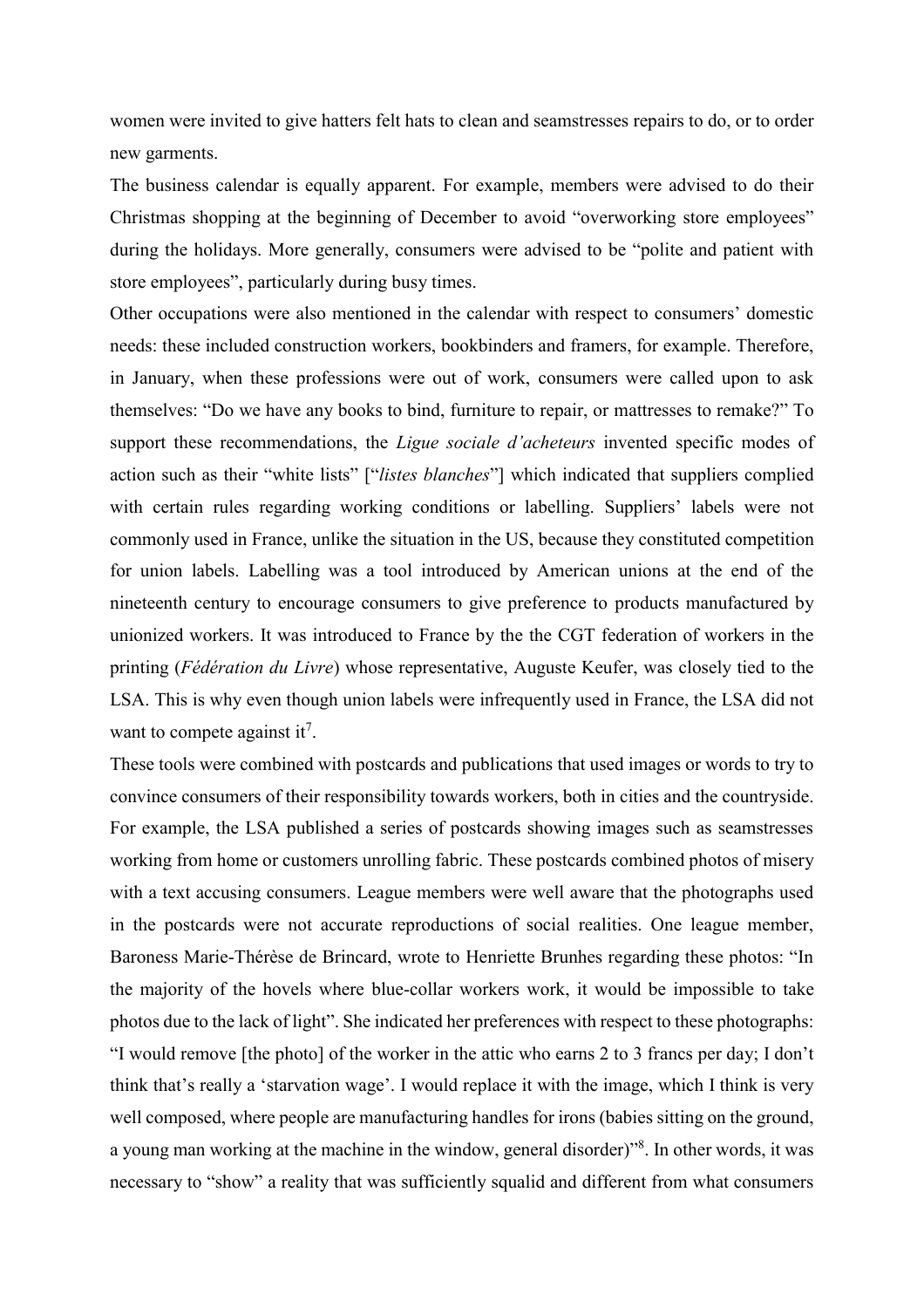normally saw. Interestingly, a photo was deemed to be inadequate because the worker's wage was too high, whereas the wage was not visible in the image. This can be related to "misery expositions" ["*expositions de la misère*"], expositions of objects intended to show under what working conditions they were manufactured… except that indications only appeared on signs, because the objects had nothing specific about them<sup>9</sup>.

In 1912, the *Ligue sociale d'acheteurs* was already a well-established organization with 4,500 individual members across the French territory. At the time, its head office was no longer located in Paris where it was founded, but rather in Lyon, where its hosts were social Catholics closely associated with the *Chronique sociale* and "social weeks" ["*semaines sociales*"], the itinerant university of social Catholicism. Chapters existed in about twenty cities. The French league was closely associated with the Swiss league, as bulletins and letters published in collaboration attest, particularly because Jean and Henriette Brunhes moved to Switzerland, where the geographer taught. It was in Switzerland that the first international conference of social consumers' leagues was held, in 1908. That was when the slogan found on the calendar was first used: "To live is to buy, to buy is power, power is duty" ["*Vivre c'est acheter, acheter c'est pouvoir, pouvoir c'est devoir*"].

The *Ligue sociale d'acheteurs* was a mixed organization, as the list of chapter heads in France attests: eleven chapters were headed by women, and the same number by men. Even though this may partly have been for the image, it was representative and shows that this league, which was long presented as a women's association, was also a space of political activism for men. The First World War put an end to its activities, despite multiple attempts to recreate it during the inter-war period, primarily around Jean and Henriette Brunhes' daughter, Mariel Brunhes-Delamarre (1905-2001) and the *Union féminine civique et sociale* [civil and social women's union]. Multiple factors explain its disappearance: mainly the death of Henriette Brunhes in 1914; the inability of the League to unite with other consumers' associations fighting against the "high cost of living"; and the existence of new modes of activism for social Catholics – including men as well as women – during the inter-war period. The *Union féminine civique et sociale* took the reins, but by becoming a "consumerist"-type consumers' association, it abandoned politically-active consumption in order defend consumers' rights.

#### **A world destined to disappear?**

Behind its advice and moralizing rules, this document implicitly shows us the consumption practices of the *haute bourgeoisie* who hosted this *Ligue sociale d'acheteurs*. The calendar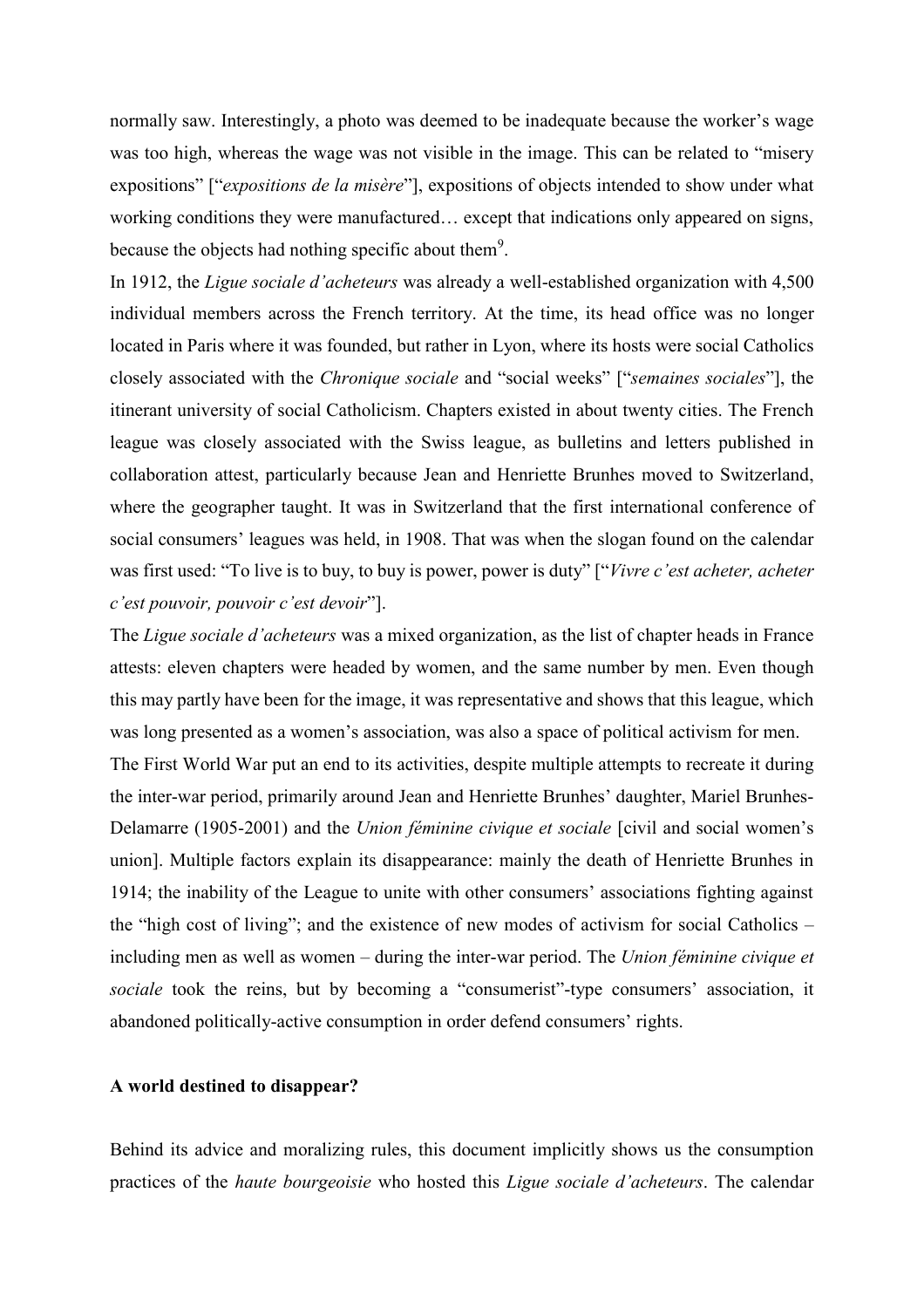provides us with information on the objects that contributed to shaping bourgeois identity from the nineteenth century: clothing, furs, felt and straw hats, books, furniture or mattresses, stoves and heaters, or even trunks<sup>10</sup>. This association also most probably served to defend a world that would soon be lost.

The arrival of new products in fabric shops for women is noted in February, as well as the benefits for consumers in ordering at the right time: "the advantage of February purchases: a more complete choice, quicker delivery, more careful work"<sup>11</sup>. However, what is apparent above all is the calendar of the movements of this bourgeois class, which went on vacation during the summer, whether to the countryside or, as was more often the case, to the family château or second home, and its social calendar, with its "season of dinners and receptions".

This traditional calendar goes hand-in-hand with distrust of the democratization of consumption, which was establishing itself at the beginning of the twentieth century. It was clearly necessary to be distrustful of "sales", which were necessarily deceitful, and to repair clothing in order to use it. In 1905, Baroness Brincard, a member of the *Ligue sociale d'acheteurs* from the outset, explained "sales prices" to her readers: "Certain women", she criticized, "receive catalogues from all of the large stores, compare them, and go to the best deal above all else". They waited for it to be "the time of the big sale for the exposition regarding this article (end of January for white, February for lace, October for furniture)". They kept an eye out for deals, "tricked by this fascination with clever staging", and purchased low-quality products. Moreover, this practice had social consequences for the workers who had produced this clothing: consequently, female consumers exploited – albeit involuntarily – the misery of other women. In other words, "when female consumers come to prefer good-quality well-made articles over junk, they will truly be saving money from their own point of view, and at the same time will be rendering a service to male or female workers, whose professional skills they will be encouraging by paying them for these abilities"<sup>12</sup>.

This position with respect to the democratization of consumption goes hand-in-hand with criticism of credit: one must pay one's bills immediately, we are told. However, we know that lower classes were granted greater access to credit in the early twentieth century, for instance through purchasing furniture at the Dufayel department store, where "collectors" ["*abonneurs*"] would subsequently visit households to recover the small amounts of money owed<sup>13</sup>.

The suppliers mentioned on the calendar had professions related to clothing (tailors, milliners, seamstresses, hatters, shirt-makers, furriers, etc.), or employees whose job was to maintain clothing (launderers). There were also cabinetmakers and other artisans (bookbinders, framers), who were studied by Pierre du Maroussem, a sociologist of Leplaysian inspiration. In 1900 du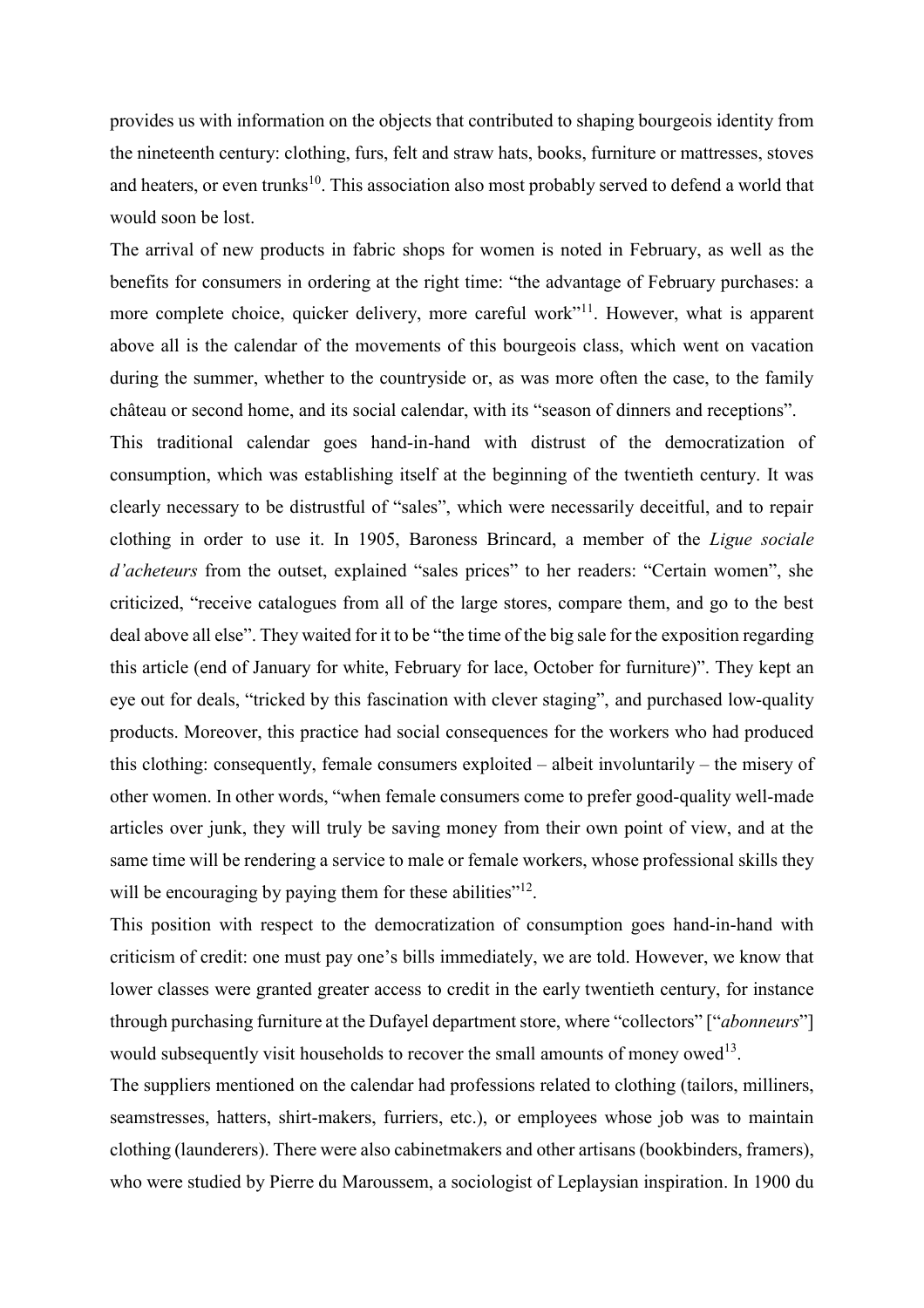Maroussem taught members of the *Ligue sociale d'acheteurs* how to carry out labour surveys, the results of which they used to draw up their white lists<sup>14</sup>. They would look at how seamstresses worked and would then list the workshops that respected certain social conditions. Fed by the example of the surveys carried out by American consumers' leagues, this practice of Catholic surveys established in study circles also benefited from the Leplaysian heritage passed on by Pierre du Maroussem through his classes at the *Collège libre des sciences sociales* [free college of social sciences] $^{15}$ .

Local commerce is also mentioned, consisting of confectioners, bakers, and pastry makers. It is apparent that the LSA's actions were based on its members' own world and were focused on the servants and labourers who worked for them. They were not interested in reforming the world of factories or that of the countryside.

While the members of the *Ligue sociale d'acheteurs* were both men and women, the advice was clearly gender-specific: the "whims" of female consumers were denounced, as were "useless unpacking" or "thoughtless complaints". Such criticism was normal at the time, and focused on the transience of feminine fashion as opposed to male fashion, which was admittedly very conservative. Within the league as well as elsewhere, rational consumers were often assumed to be male, whereas irrational consumers were most often women<sup>16</sup>.

#### Notes

8 Archives nationales, 615 AP 74, Letter from Marie-Thérèse Brincard to Henriette Brunhes, n.d. [1911].

14 Pierre du Maroussem, *Les enquêtes. Pratique et théories,* Paris, Félix Alcan, 1900.

<sup>1</sup> Archives nationales, 615 AP, Fonds Jean Brunhes.

<sup>2</sup> Charlotte Sussman, *Consuming Anxieties: Consumer Protest, Gender and British Slavery 1713-1833*, Stanford, Stanford University Press, 2000; Timothy Hall Breen, *The Marketplace of Revolution: How Consumer Politics Shaped American Independence*, New York, Oxford University Press, 2004; Lawrence B. Glickman, *Buying Power. Consumer Activism in America*, Chicago, University of Chicago Press, 2009.

<sup>3</sup> Ellen Furlough, *Consumer Cooperation in France. The Politics of Consumption, 1834-1930*, Ithaca, Cornell University Press, 1991; Frank Trentmann, *Free Trade Nation. Commerce, Consumption, and Civil Society in Modern Britain*, Oxford, Oxford University Press, 2009.

<sup>4</sup> Marie-Emmanuelle Chessel, *Consommateurs engagés à la Belle Époque. La Ligue sociale d'acheteurs*, Paris, Presses de Sciences Po, 2012.

<sup>5</sup> Regarding American consumers' leagues, see in particular Landon R.Y. Storrs, *Civilizing Capitalism. The National Consumers' League, Women's Activism, and Labor Standards in the New Deal Era*, Chapel Hill, University of North Carolina Press, 2000; Kathryn K. Sklar, "The Consumers' White Label Campaign of the National Consumers' League, 1898-1918", in Susan Strasser, Charles McGovern, Matthias Judt (dir.), *Getting and Spending. European and American Consumer Societies in the Twentieth Century*, Cambridge, Cambridge University Press, 1999, p. 17-35.

<sup>6</sup> Christian Topalov (dir.), *Laboratoires du nouveau siècle. La nébuleuse réformatrice et ses réseaux en France (1880-1914),* Paris, Éditions de l'EHESS, 1999.

<sup>7</sup> Jean-Pierre Le Crom, "Le label syndical", in Jean-Pierre Le Crom (dir.), *Les acteurs de l'histoire du droit du travail,* Rennes, Presses Universitaires de Rennes, 2005, p. 297-309.

<sup>9</sup> Henriette Jean Brunhes, "Lettre sur les expositions portatives du travail à domicile, lue par Mme Léon Brunschvig à la Conférence de Versalles du 11 Juin 1908", *Bulletin des Ligues sociales d'acheteurs*, 1909, p. 188-191.

<sup>10</sup> Manuel Charpy, *Le théâtre des objets. Espaces privés, culture matérielle et identité sociale. Paris, 1830-1914*, PhD thesis in history, Université de Tours, 2010.

<sup>11</sup> This reminds us that ready-to-wear clothing did not yet exist for women, and bourgeois women therefore had to call upon seamstresses.

<sup>12</sup> Baronne Georges Brincard, *Le prix des "bonnes occasions",* Blois, Imprimeries réunies du centre, 1905 (article previously published in *in Le Correspondant*, 25 June 1905).

<sup>13</sup> Anaïs Albert, "Le crédit à la consommation des classes populaires à la Belle Époque. Invention, innovation ou reconfiguration ?", *Annales. Histoire, Sciences Sociales*, 4/2012, p. 1049-1082.